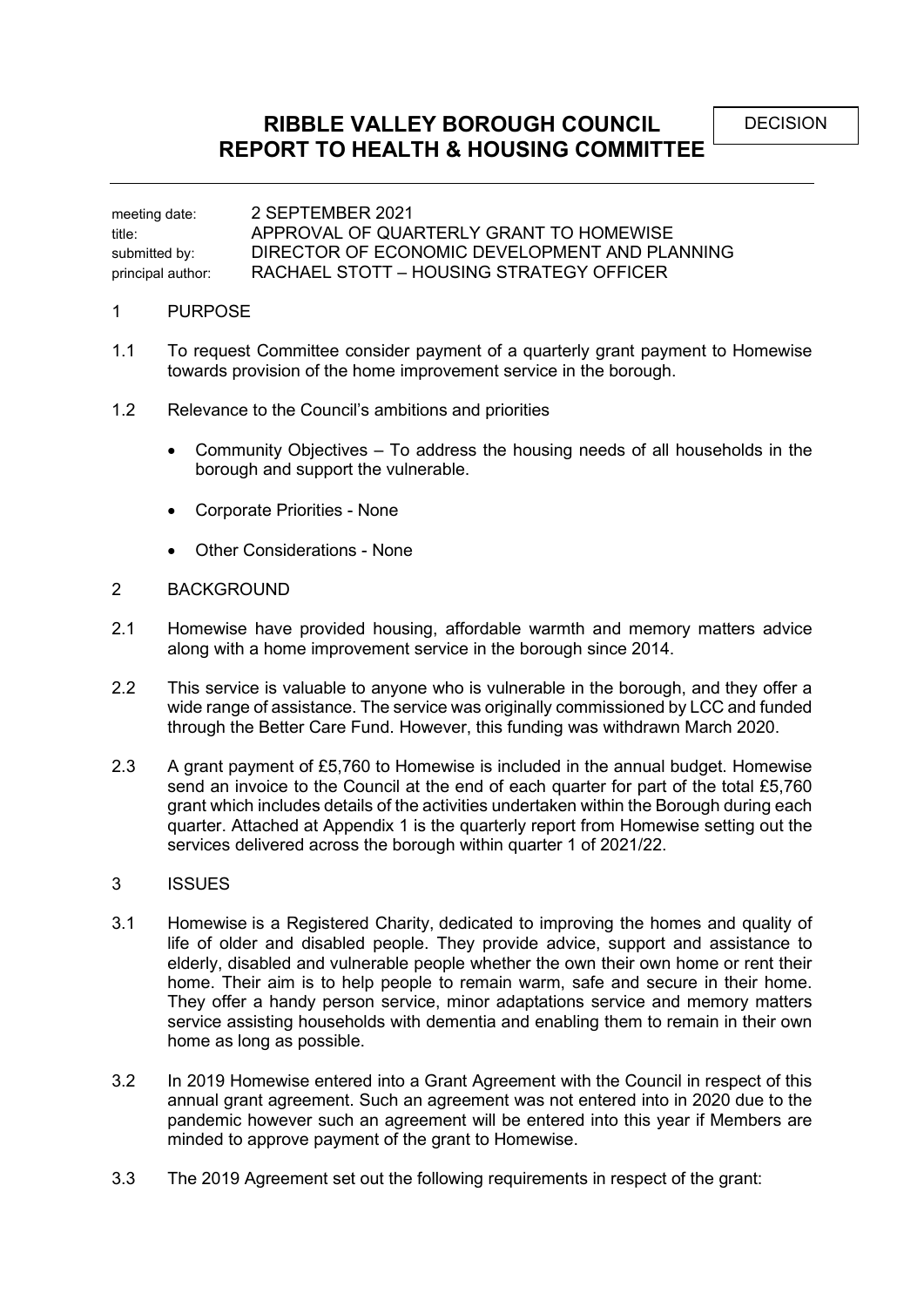- The Provider (a Home Improvement Agency) is assisting the Council in meeting its strategic priorities detailed in the Council's Housing Delivery Plan.
- The Provider will provide a comprehensive, impartial help and advice service on all aspects of home improvements, adaptations, energy efficiency, repairs and maintenance to residents within the Council's area.
- The Provider will give specific and additional support to older, disabled and vulnerable individuals and householders.
- The Provider will work with the Council to assist in the delivery of specific initiatives in relation to the Project (eg Affordable Warmth Grants).
- 3.4 All of this information is provided via quarterly monitoring information to the Council.
- 4 RISK ASSESSMENT
- 4.1 The approval of this report may have the following implications
	- Resources The home improvement agency is a valuable service for all older and vulnerable household's in the borough.
	- Technical, Environmental and Legal Homewise provide a wraparound service for vulnerable households and will always aim to support the household to stay in their own home.
	- Political The service is well respected and trusted in the borough.
	- Reputation Homewise have an established reputation in the borough and with partners.
	- Equality & Diversity Essential we can signpost vulnerable households to a reliable service.

## 5 **RECOMMENDED THAT COMMITTEE**

5.1 Subject to completion of a grant agreement to consider the request to approve payment of a grant for upto £5,760 to Homewise to be paid quarterly following receipt of an invoice and the quarterly monitoring information

RACHAEL STOTT NICOLA HOPKINS

HOUSING STRATEGY OFFICER DIRECTOR OF ECONOMIC DEVELOPMENT AND PLANNING

For further information please ask for Rachael Stott, extension 3235.